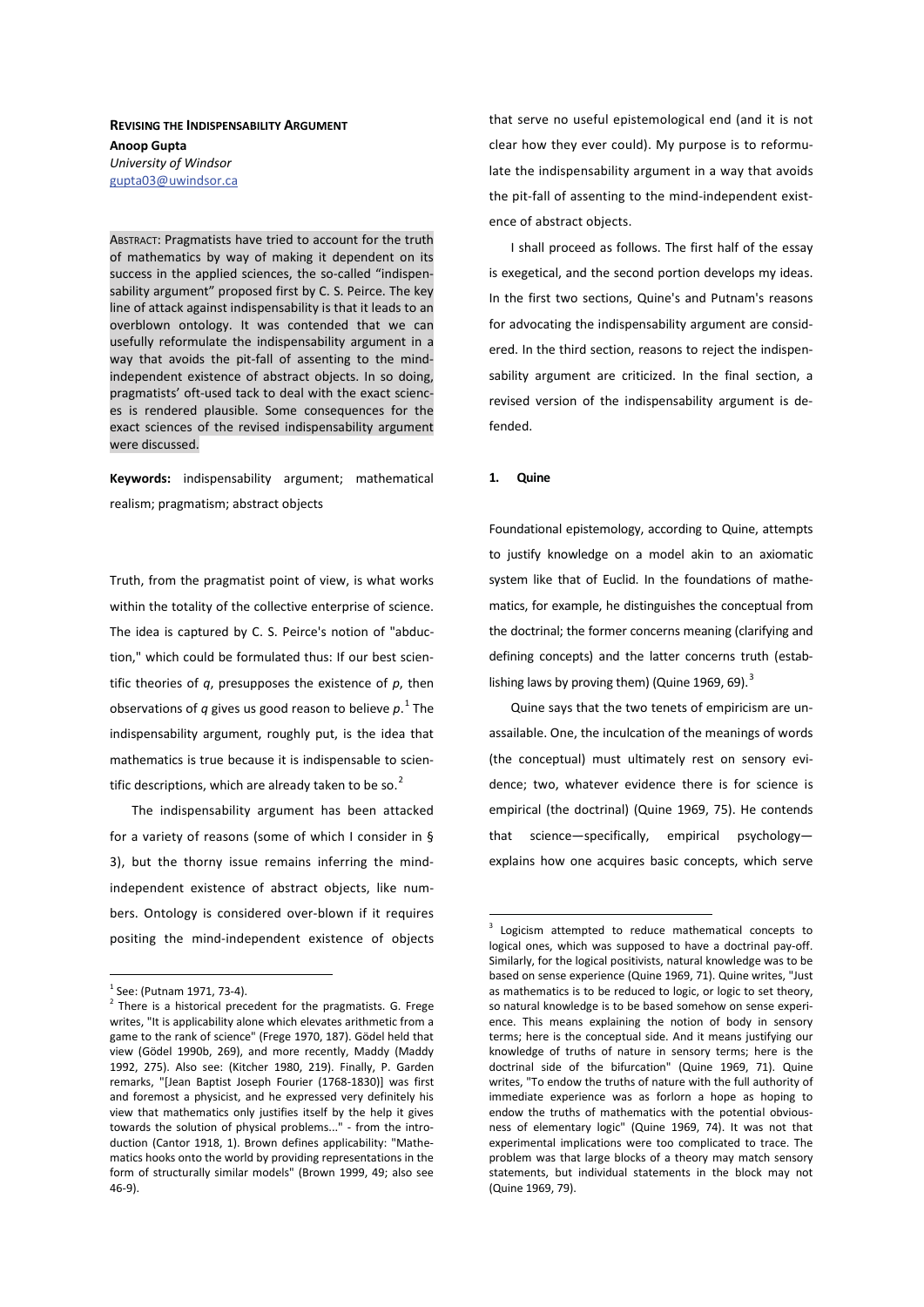as the foundation of knowledge.<sup>4</sup> There is still what is foundational (acquired, basic concepts) and what rests upon that (the doctrinal).

Utilizing science to explain the connection between evidence and knowledge seems to beg the question about the reliability of empiricism per se. Quine says the worry of circularity is annulled "once we have stopped dreaming of deducing science from observations" (Quine 1969, 76). As he puts it, "Better to discover how science is in fact developed and learned than to fabricate a fictious structure to a similar effect" (Quine 1969, 78). He goes on, "Epistemology, or something like it, simply falls into place as a chapter of psychology and hence natural science" (Quine 1969, 82).<sup>5</sup> His naturalized epistemology starts with science because it the best (i.e., the most successful) theory available (Quine 1969, 69-90; 1992, 19). According to the pragmatist, a reason that the scientific methodology produces successful. As Sellars explains:

For empirical knowledge, like its sophisticated extension, science, is rational, not because it has a *foundation* but because it is a self-correcting enterprise which can put *any* claim in jeopardy, though not *all* at once. (Sellars 1997, 79)

Scepticism functions as part of the scientific methodology.

Quine's argument for the indispensability of abstract objects requires the following standard of ontological commitment:

[A] theory is committed to those and only those entities to which the bound variables of the theory must be capable of referring in order that the affirmations made in the theory are true. (Quine 1953, 13)

When the terms of one's theory quantify over some objects, they must exist. As he writes:

When we say, for example,  $(\exists x)(x \text{ is a prime. } x >$ 1,000,000), we are saying that *there is* something which is prime and exceeds a million; and any such entity is a number, hence a universal. In general, *entities of a given sort are assumed by a theory if and only if some of them must be counted among the values of the variables in order that the statements affirmed in the theory be true.* (Quine 1953, 103)

Quine is not, for example, advocating that when one tells the story of Cinderella, she must exist. He says that one must distinguish between explicitly presupposing X and not explicitly presupposing X (Quine 1953, 102). Quine writes, "What there is does not depend on one's use of language, but what one says there is does" (Quine 1953, 103).

Quine, also, is not slipping into some sort of linguistic or methodological idealism.<sup>6</sup> He writes:

It is no wonder, then, that ontological controversy should end in controversy over language. But we must not jump to the conclusion that what there is depends on words. Translatability of a question into semantical terms is no indication that the question is linguistic. To see Naples is to bear a name which, when prefixed to the words 'see Naples', yields a true sentence; still there is nothing linguistic about seeing Naples. (Quine 1953, 16)

Numbers' existence is explicitly presupposed. As he writes, "For I deplore that facile line of thought according to which we may freely use abstract terms, in all the ways terms are used, without thereby acknowledging the existence of abstract objects" (Quine 1960, 119). For him, the existence of arithmetical objects is justified because they are quantified over in a theory, which is indispensable to scientific practice.<sup>7</sup>

<sup>&</sup>lt;sup>4</sup> It can be argued on behalf of the naturalized epistemologist, in the case of basic arithmetic for instance, the logic of discovery (e.g., as explained by P. Kitcher 1984).

<sup>&</sup>lt;sup>5</sup> Just as one's eyes are irradiated in two dimensions and we see in three, similarly, concepts are used in constructing the world (Quine 1969, 84). Quine even suggests that some structural traits of colour perception - and induction itself - may have an evolutionary explanation (Quine 1969, 90). Also see: (Maddy 1990a, 620).

Quine notes, for Dewey, knowledge, mind and meaning are part of the same world (Quine 1969, 26). Yet talk of a system, holism, and so on, can give the impression that Quine is lapsing into idealism. See, however, Quine's remarks: (Quine 1953, 16).  $<sup>7</sup>$  Hacking has employed the phrase but my usage is completely</sup> independent of his.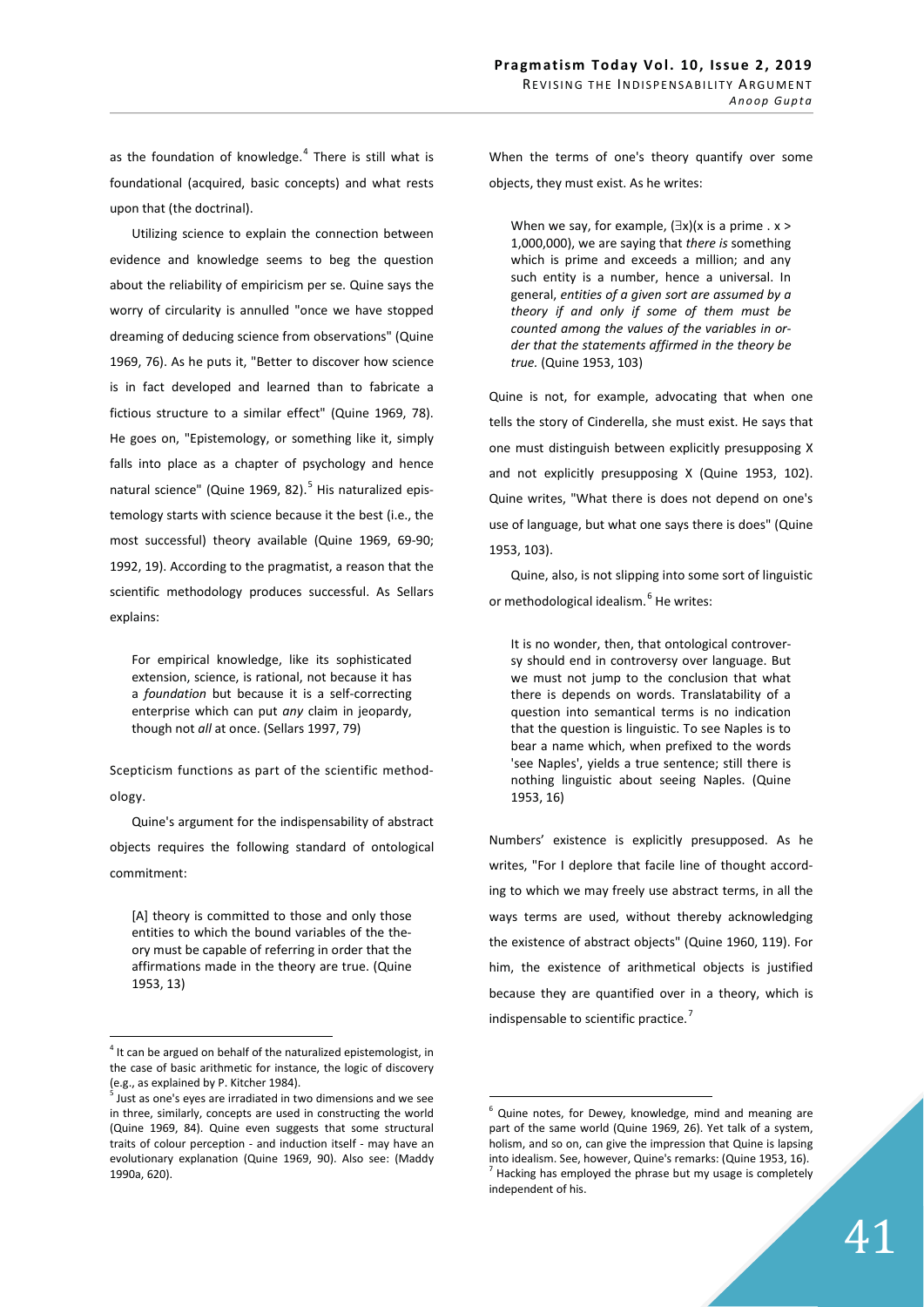Quine's argument for the indispensability of abstract entities is modeled upon the process by which one assents to the existence of objects in everyday life. According to him, humans assent to the existence of physical objects because they are basic to our language; the focus of successful communication and they allow for fairly direct conditioning (Quine 1960, 234, 238).

Physical and abstract objects seem to be on the same footing insofar as both are common to linguistic practices. But the suspicion, as he points out, is that physical objects are "better attested to" than abstract ones (Quine 1960, 234). Quine, however, notes that in order to assent to the existence of an object, one needs, first, comparative directness with sensory stimulation and second, utility for theory. For example, he says that when one points to a rabbit and announces "rabbit", a non-English speaker cannot know if we are referring to the rabbit or rabbit parts (Quine 1969, 46). This example of radical translation was supposed to show that sensory stimulations alone are not enough to know something. To pick out a rabbit requires a shared meaning embedded in language that supervenes upon sensory stimulations. One way to put it is that connotation is required for denotation. As Quine writes, "Talk of external things, our very notion of things, is just the conceptual apparatus that helps us to foresee and control the triggering of out sensory receptors" (Quine 1981, 1).

His argument for the indispensability of abstract objects depends upon his epistemological holism. Epistemological holism can be understood as the idea that theory helps in decisions about the acceptance and interpretation of data as much as data helps in choosing a theory (Quine 1981, 1). As he says, "Physical objects are postulated entities which round out and simplify the flux of experience just as the introduction of irrational numbers simplifies the laws of arithmetic" (Quine 1953, 19).

On Quine's analysis, the (epistemological) difference between physical and abstract objects is "illusory" (Quine 1981, 16). Empirical science is supposed to provide the explanatory bridge between how one gets from

sensory stimulations to the recognition of objects (Quine 1981, 2, 22-3). According to Quine, the process by which one comes to know tables and chairs applies, more generally, to abstract arithmetical objects. As he puts it, ontology is an "outgrowth" of lay culture (Quine 1981, 9). He portrays our epistemic situation thus:

The naturalistic philosopher begins his reasoning within the inherited world of theory as a going concern. He tentatively believes all of it, but believes also some unidentified portions are wrong. He tries to improve, clarify, and understand the system from within. He is the busy sailor adrift on Neurath's boat. (Quine 1981, 72)

Knowledge of abstract objects is merely a further extension of science. As Quine writes:

At any rate the ontology of abstract objects is part of the ship which, in Neurath's figure, we are rebuilding at sea. (Quine 1953, 16)

The ontology of abstract objects is part of the ship too. (Quine 1960, 124).

More specifically:

[S]ince mathematics is an integral part of this higher myth, the utility of this myth for the physical sciences is evident enough. (Quine 1953, 18) $^8$ 

Epistemologically these [mathematical objects] are myths on the same footing with physical objects and gods, neither better or worse except for the difference in degree to which they expedite our dealings with sensory experiences. (Quine 1953, 45)

Arithmetical objects, according to Quine, fair no worse than everyday objects; they are all relative to our epistemological point of view, our "interests and purposes" (Quine 1953, 18-19). If one pictures knowledge as contained in a circle, one can say that the core contains solidified parts of the theory, which is indirectly assumed (stimulus-analytic statements), while the circumference is in contact with experience.

<sup>&</sup>lt;sup>8</sup> Quine writes: "The reason for admitting numbers as objects is precisely their efficacy in organizing and expediting the sciences. The reason for admitting classes is much the same" (Quine 1960, 237). In fact, he notes that mathematics did develop along side science (Quine 1981, 154).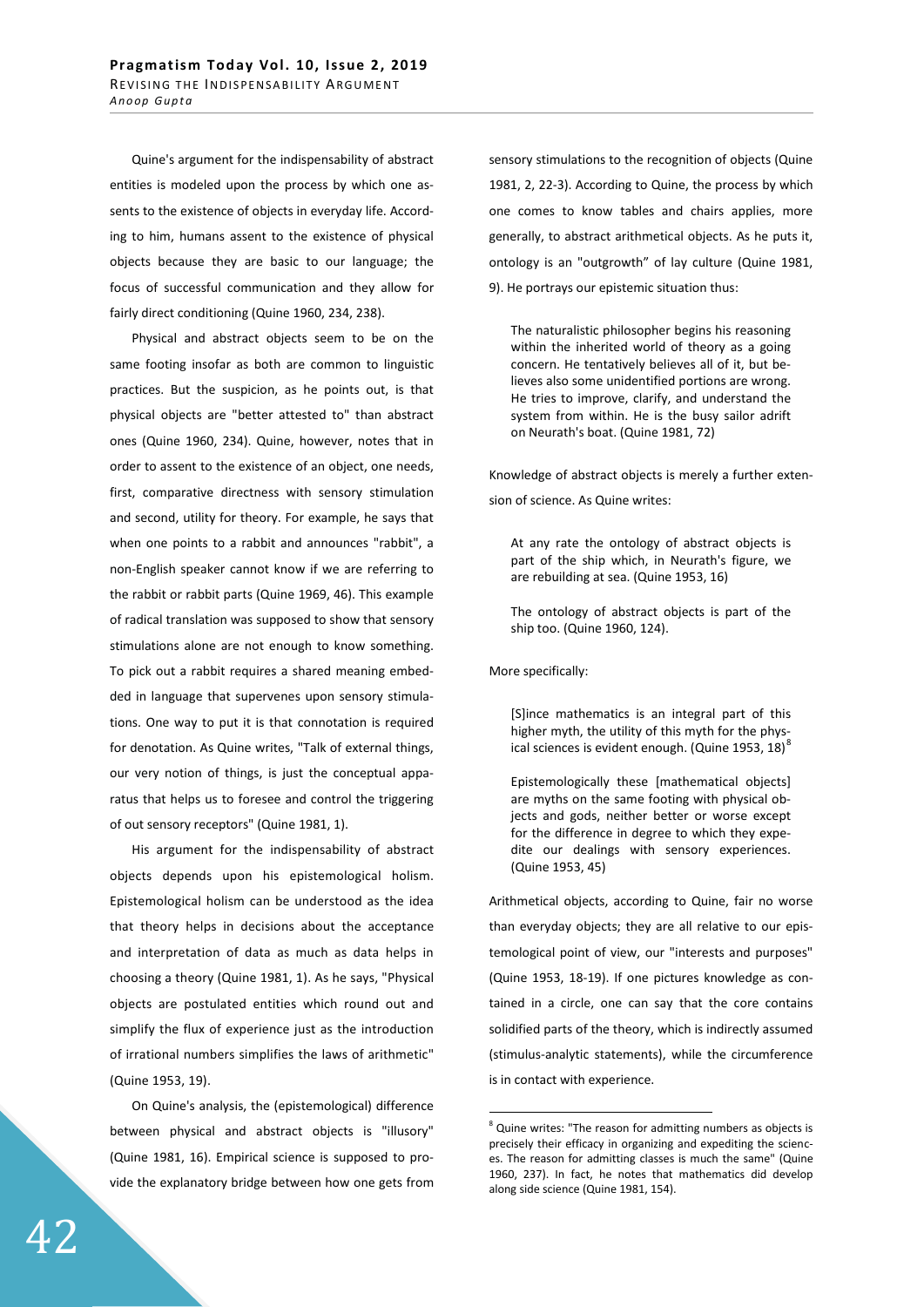Quine concedes, in fact, that there are degrees of closeness to experience. According to him, abstract objects exist because the language of arithmetic, for example, commits one to the numbers, which it quantifies over (Quine 1992, 30-1).<sup>9</sup> Mathematics, on his account of it, is empirical by its application in science (Quine 1992, 55). Decisions about what counts as real are made from within a theory, and this is supposed to be as true of physical objects as it is for abstract ones (Quine 1953, 102). Quine leaves decisions on what abstract objects to reify up to mathematicians and scientists (Quine 1960, 275).<sup>10</sup>

Stretched to its limits, it is Quine's holism that saves the unapplied parts of mathematics. (See §3.) The unapplied parts of mathematics are true because they are "couched in the same grammar and vocabulary that generate the applied parts of mathematics" (Quine 1992, 94).

The talk of epistemological holism, however, indicates anti-realism because proponents of that doctrine emphasize the idea that truth is linked to certain methods. Yet Quine avoids extreme conceptual relativity (any view of the world is as good as any other) and the idea that as one's methods change so does truth. As he writes, "'Truth' is one thing, warranted belief another. We can gain clarity and enjoy the sweet simplicity of two valued logic by heeding the distinction" (Quine 1992, 94). Suffice it to say that he is committed to the mindindependent existence of abstract objects like numbers.

### 2. Putnam

In the wake of Quine, it is useful to consider Putnam's views. First, Putnam, like Quine, is an anti-foundationalist. In "Mathematics Without Foundations" (1979a)

Putnam expresses scepticism about foundationalist epistemology. Putnam's view is epitomized in his claim that when science and philosophy meet the latter changes, not the former (Putnam 1979a, 44). Science is more secure than epistemology (Putnam 1979a, 73). According to Putnam, one must begin with the truth of scientific and mathematical knowledge (Putnam 1979a, 11). Putnam writes:

We will be justified in accepting classical propositional calculus or Peano number theory not because the relevant statements are 'unrevisable in principle', but because a great deal of science presupposes these statements, and because no real alternative is in the field. (Putnam 1998, 175)

According to Putnam, we have the right to take mathematics to be true because it is required for scientific practice.<sup>11</sup>

Second, however, Putnam's and Quine's employment of the indispensability argument differs in terms of their respective ontological commitments. Quine reifies mind-independent abstract objects and Putnam does not. Putnam accounts for mathematical necessity without platonism. According to him, the focus is upon "the truth of *p*" (not the mind-independent existence of numbers). Putnam gave up an earlier view where he held that mathematical entities are mind-independent (Putnam 1971).

Third, like Quine's efforts in the "Two Dogmas of Empiricism" (1953), Putnam criticizes the distinction between analytic-synthetic statements. He takes his departure from attacking the positivists' verificationist doctrine. Positivists, such as Carnap, had distinguished mathematical assertions from empirical ones, which are supposed to be verifiable by experience (Carnap 1935, 36). $^{12}$  Putnam rejects the idea that there is, on the one

<sup>&</sup>lt;sup>9</sup> Quine writes: "But to view classes, numbers, and the rest in this instrumental way is not to deny having reified them; it is to explain why" (Quine 1981, 15).

 $10$  Quine writes: "Each reform is an adjustment of the scientific scheme, comparable to the introduction or repudiation of some category of elementary physical particles" (Quine 1960, 123). The same values that care for ontological economy in science apply to mathematics (Quine 1960, 269).

 $11$  Putnam remarks, the axiom of choice was defended because it was widely used (Putnam 1979a, 66-7, 76). Also see (Putnam 1978, 76; 1981, 73). Rather than viewing science as one block, Quine says, "more modest chunks suffice" (Quine 1981, 71). So, one can say some parts of knowledge are more closely tied together (say, within one domain), than the entire picture which may be not as closely conjoined.

 $12$  Mathematical statements, Carnap says, do not "possess any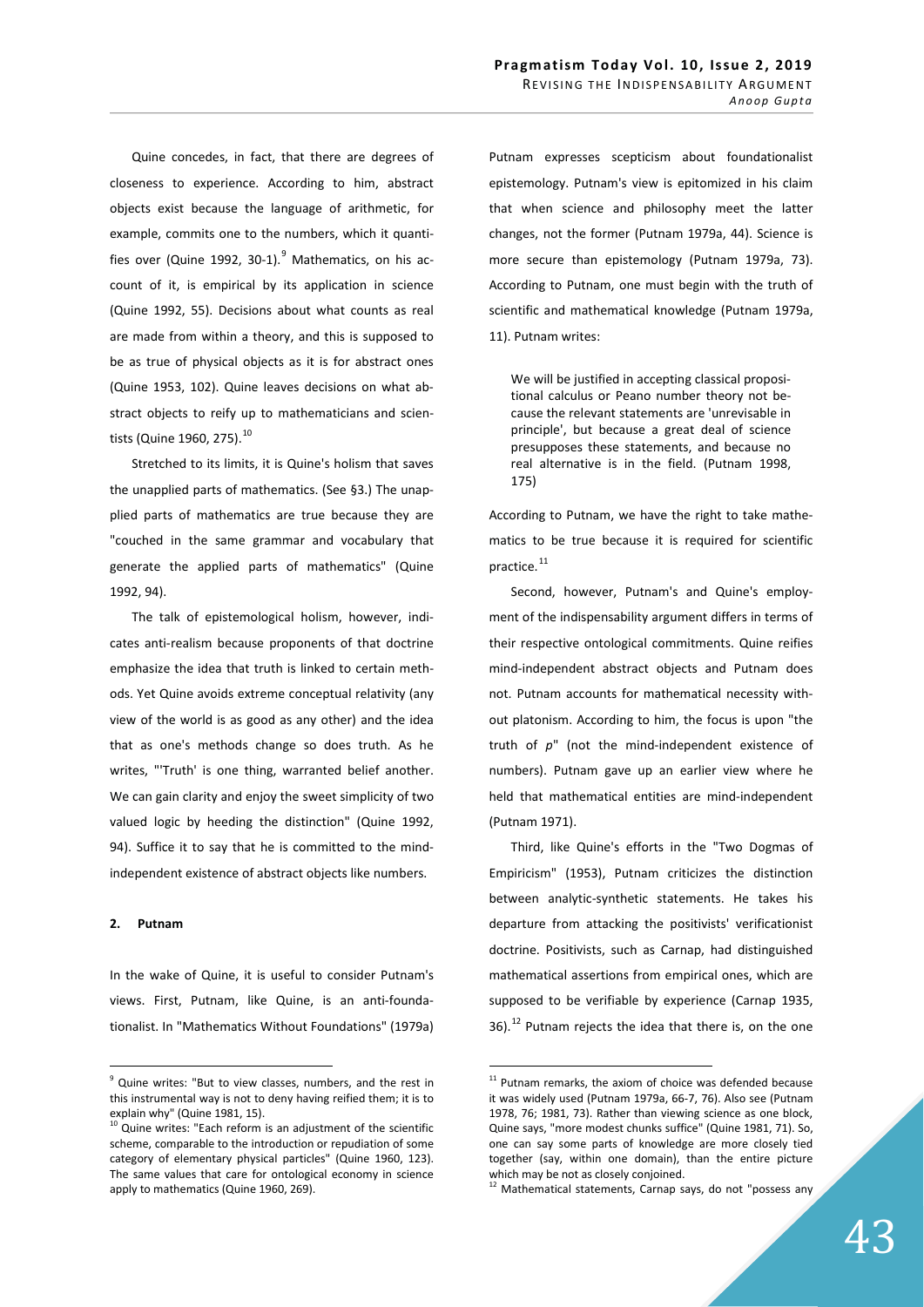hand, empirical knowledge and, on the other, the formal sciences (which are *a priori*) (Putnam 1979a, 1).

Putnam's attempt to follow practice results in an epistemologically egalitarian outlook. Ultimately all knowledge must be justified in the same way, that is, by describing how it is acquired. Moreover, the acquisition of knowledge is dependent on an entire world-view, which is just another way of saying that data is theory $laden (Putnam 1981, 215).$ <sup>13</sup>

Finally, like Quine, Putnam's epistemological holism—his internal realism—seems anti-realist. Truth and falsity function within different theories that provide various descriptions of the world. According to Putnam, there are different ways to conceive the world. As he writes, however, "But the question 'which kind of 'true' is really Truth' is one that internal realism rejects" (Putnam 1990, 96). Nonetheless he writes:

There is only one possible explanation [why there is a great deal of epistemic consensus]: human interests, human salience, human cognitive processes, must have a structure, which is heavily determined by innate or constitutional factors. Human nature isn't all that plastic. (Putnam 1978, 56) $^{14}$ 

<sup>13</sup> For example, Putnam notes, inductive logics all depend on some *a priori* ordering of hypothesis (e.g. by simplicity). In mathematics the analogy would be, say, the axioms of set theory As he notes, in Newton's *Principia*, "rule 4" tells one that when there are two hypotheses one should choose the one that is accepted Putnam's internal realism and his attack upon metaphysical realism are often seen as a radical break with his earlier, realist views (1979a). Suffice it to say that, the indispensability argument, and hence his early views, are consistent with aspects of internal realism.

What the pragmatists are up to can be explained thus. One can distinguish between two levels of justification. The first-level of justification concerns the content of a discipline.<sup>15</sup> At the first-level of justification an epistemological account must be faithful to practice. It would be peculiar to propose an epistemology completely at odds with epistemic practices.<sup>16</sup> (For example, if one proved mathematical theorems by flipping a coin, it could easily render false what would otherwise be true.)

The second-level of justification concerns the foundations of the first principles or methods required for practice. At the second-level, different types of justification for arithmetic, for example, both platonist and formalist, make "no difference to their [mathematician's] practice" (Maddy 1990, 3). That is, for example, whether one accepts the Peano axioms because they describe the nature of mind-independent numbers or as conventions makes no difference. What matters is that one accepts them.

According to H. Reichenbach, and more generally, epistemology has two features. One aspect requires describing how knowledge is acquired. The other aspect requires criticizing practice, i.e., laying out how it ought to be justified (Reichenbach 1938, 3). Reichenbach's distinction parallels a separation between the context of discovery from justification that goes back at least to Frege. According to Frege, one must separate how one discovers X (the descriptive task) from how one justifies X (the critical task) (Frege 1953, §3). Traditional foundational epistemologies, like Frege's, lead to the claim that

factual content" (Carnap 1939, 2); for example, they do not yield any predictions as to be testable. Yet positivism suffers from several generic problems (arguably, from taking their thesis too far): (1) Claiming their division - the meaningless, analytic, and empirical - is semantic; rooting verification in a theory of meaning (statements about the past, future, present, and even concerning the external world once one dies) may be deemed vacuous (Reichenbach 1938, 73, 135). (2) They may have a simplified notion of science that excludes speculation as meaningless. And, (3), they abandon the realist hypothesis because it is empirically unverifiable. Finally, there own thesis seems empirically unverifiable, i.e., meaningless.

and *a priori* more plausible (Putnam 1979a, 66-7, 75).<br><sup>14</sup> Putnam writes, "And I argued that being rational invokes having criteria of relevance as well as criteria of rational acceptability, and that all of our values are involved in our criteria of relevance. The decision that a picture of the world is true (or true by our present lights, or 'as true as anything is') and answers the relevant questions (as well as we are able to answer them) rests on and reveals our total system of value commitments. A being with no values would have no facts either" (Putnam 1981, 201).

<sup>&</sup>lt;sup>15</sup> See Brown's discussion (Brown 1989, 133-151); he claims that history can be a guide to a normative methodology (Brown 1989, 151).

 $16$  In the case of mathematics, the first-level of justification "asks about the mathematics required to do science, the other asks about the foundational underpinnings of said mathematics" (Peressini 1997, 217).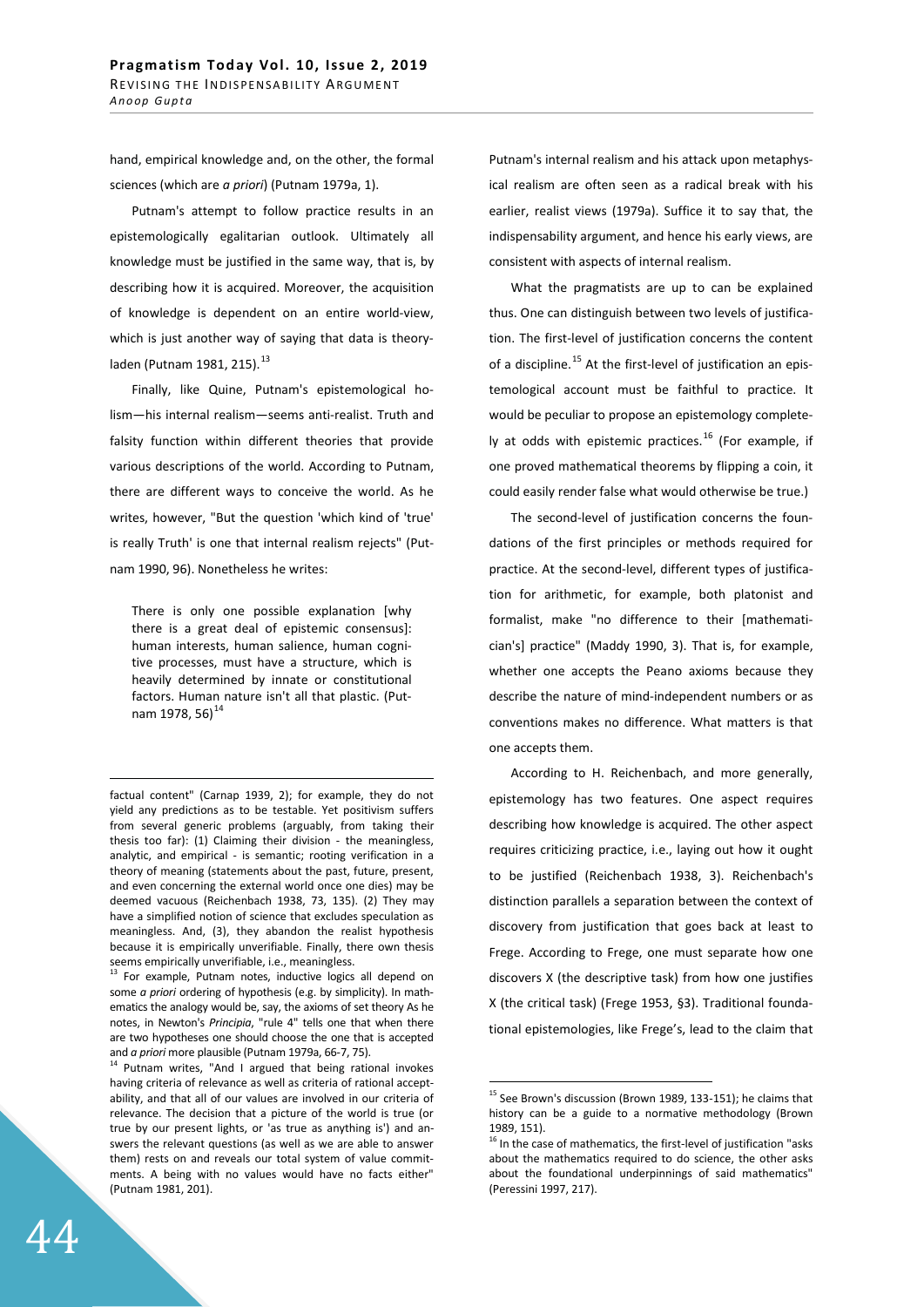describing how the Peano axioms are acquired is not to offer a justification for them. The descriptive and critical tasks must be separated for both levels of description.

Separating the context of discovery from that of the context of justification, however, may lead to problems (Sellars 1997, 13). First philosophy has often been described as leaving one with the problem of trying to pull oneself up by one's bootstraps. For instance, according to the foundationalist, the methodology that one takes to be the ground of knowledge cannot be justified by its employment. They cannot utilize method *P* to justify *P*. Traditionalists reject the notion that how one acquired the first principles can speak to their justification.

 The pragmatists' solution is to reject the distinction between the context of discovery from justification at both levels of justification. They hold that there can be nothing deeper than describing how the methodologies one employs are acquired. They are motivated by a desire to escape foundational epistemology by emphasizing practice. Instead of trying to pull themselves up by their bootstraps, pragmatists explain how one bought the boots.

# 3. The Redemptive Function of Authoritarian Languages

It is worthwhile considering some classic problems with the indispensability argument, which has been raised by P. Maddy, a proponent of set-theoretic realism. Her criticisms must be refuted if the indispensability argument is to be a viable option. In offering replies to Maddy, I shall often show how they are inconsistent with her own project; I do not intend to take on each claim on its own, but highlight the high cost of endorsing her claims against the indispensability argument. Maddy asks, first, if there is such a thing as an accepted theory—science which arithmetic could be indispensable to? (Maddy 1992, 280)

Yet Maddy assumes certain scientific standards of evidence (e.g., the causal constraint requirement) that she seeks to extend to sets. She cannot call into question the idea that there is such a thing as scientific standards of justification without undermining her set-theoretic realism. Her criticism is self-defeating.<sup>17</sup>

Second, according to Maddy, being useful is not equivalent to being true (Maddy 1992, 281). Mathematics' successful application in scientific inquiry may not warrant an epistemological pay-off. More generally, one cannot identify *P*'s success, with *P*'s truth. Maddy writes: "In short, legitimate choice of method in the foundations of set-theory does not seem to depend on physical facts in the way indispensability theory requires" (Maddy 1992, 289).<sup>18</sup>

Maddy contends, however, that mathematics' applicability is an argument against considering it a formal game (Maddy 1992, 275). According to her, mathematics' applicability is a reason to believe that one cannot make up mathematics anyway one wants. Mathematics' applicability is a reason to be a realist. She, therefore, must agree that being useful is a quality that is at least indicative of truth. Her criticism, once again, is at odds with what is required to motivate her set-theoretic realism.

Third, both Quine and Putnam must confront the issue of the unapplied parts of mathematics. As Maddy points out, justification in terms of abduction does not extend to the unapplied parts of mathematics (Maddy 1992, 278). She writes:

The trouble is that this [the indispensability argument] does not square with the actual mathematical attitude towards unapplied mathematics...Here simple indispensability theory rejects accepted mathematical practices on nonmathematical grounds, thus ruling itself out as the desired philosophical account of mathematics as practised. (Maddy 1992, 278-9)

In addition, A. Peressini contends that one cannot know if the indispensability argument works even for the applied parts of mathematics until it is made clear what

<sup>17</sup> See: (Quine 1969, 87; Putnam 1981 , 55; 1990, 178).

 $18$  Quine writes, "The fundamental use of natural numbers is in measuring classes; in saying that a class has 'n' members. Other serious uses prove to be reducible to this use" (Quine 1981, 15).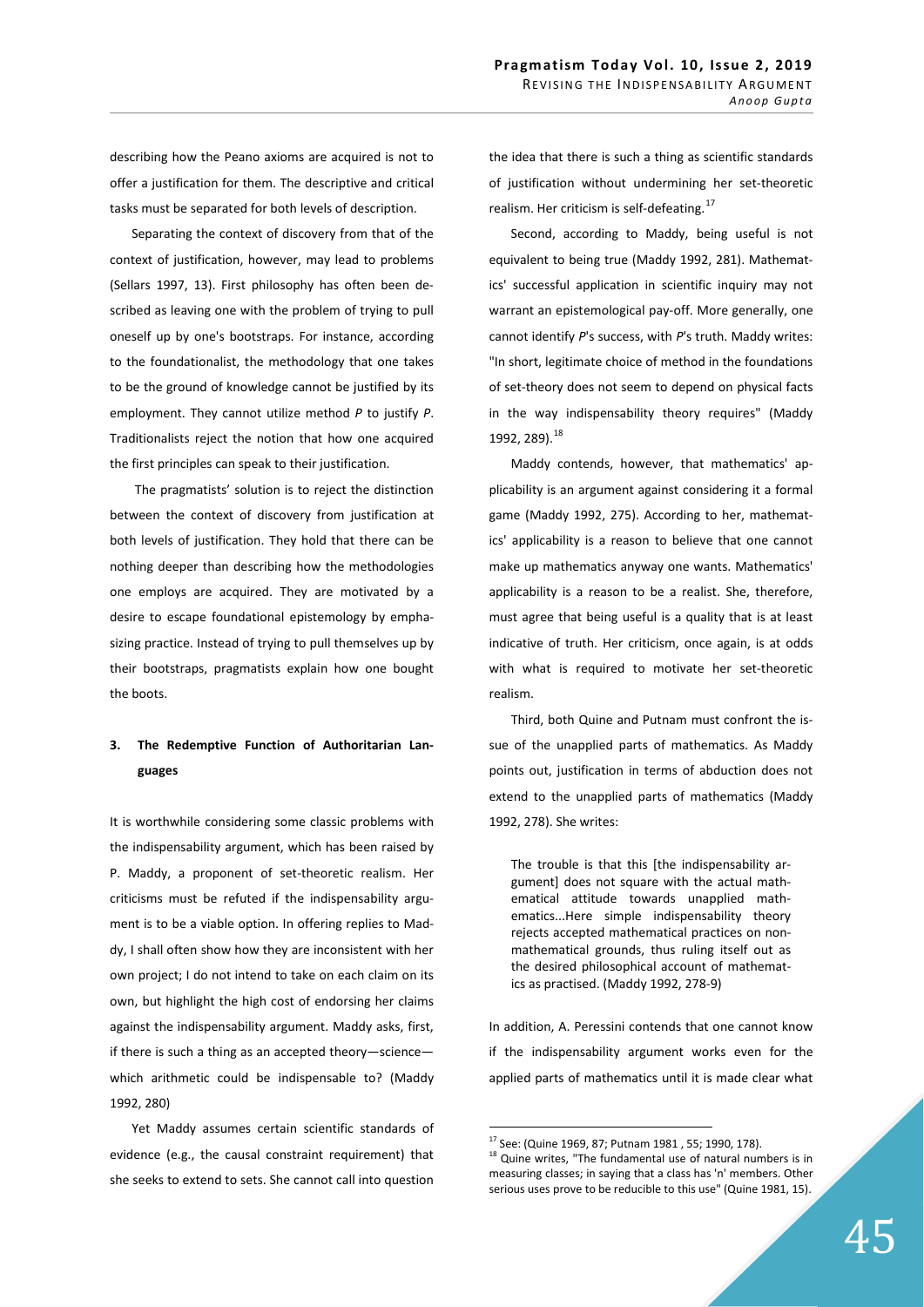"units (theory, object, theorem, axiom)...what parts of pure mathematical theory are confirmed" (Peressini 1997, 216-7). He writes:

It is not clear, however, that unitary operators have the same 'indispensable' status as do Hermitian operators, since unitary operators do not correspond to an aspect of physical reality in the way Hermitian operators do. (Peressini 1997, 221)

Quine can respond to these concerns. He clarifies an earlier view that would render the unapplied parts of mathematics unjustified. In recent writings, Quine casts the net wide, including the unapplied parts within the already utilized sections. According to Quine, nonapplied parts of mathematics are true by inference. That is, if one part of mathematics is true (the terms it quantifies over exist), it is safe to say the rest is (the rest of the terms germane to the unapplied parts refer). As Peressini himself, notes, for Quine, mathematics get to be part of the boat, as it were (Peressini 1997, 226).

For Putnam, the non-applied parts of mathematics are true because they could be possibly applied (they could be applied for the same reason as Quine) (Putnam 1979a, 60). Putnam says, for example, that he regards sets of very high cardinality as "speculative and daring extensions of the basic mathematical apparatus of science" (Putnam 1979a, 56).

In addition to Maddy's criticisms, a number of more recent concerns have been raised with the indispensability argument and I shall consider them next. Fourth, as Peressini explains, for a pragmatist, scientific methodologies must be more secure than mathematical ones. After all, mathematics' principles can be justified by their employment in scientific theory (but not vice versa). As Peressini remarks, however, when scientific theories are discarded, the mathematics thus employed remains. The notion that scientific knowledge is more secure than mathematics is counter-intuitive and is therefore a reason to reject the indispensability argument (Peressini 1999, 258).

Yet, in the pragmatist's defence, it can be argued that we must distinguish between epistemological and

metaphysical security. Even though mathematics is justified by way of its application in science that does not makes its truths less secure. Domains about which we are a realist have an equal claim to necessity. What differs between the two is the priority of justification how one justifies one by way of the other. Yet the mathematical and scientific truths are, it can be argued, metaphysically on a similar footing in terms of the uniqueness of their respective bodies of knowledge.

Fifth, E. Sober, in an interesting attack on the indispensability argument, notes that mathematics has been used for a variety of theories, ones that are true and ones that are false (Sober 1993, 43, 55; Maddy 1997, 143). He explains, "It is less often noticed that mathematics allows us to construct theories that make *false* predictions and that we could not construct such predictively *unsuccessful* theories without mathematics" (Sober 1993, 53). Sober claims that mathematics is the background and cannot inherit support from the theories it participates in (Sober 1993, 53).

M. Colyvan, however, has responded to Sober by pointing out that since mathematics is not responsible for giving rise to false predictions or hypotheses, it can share in the credit for correct ones (Colyvan 1999, 330). Colyvan illustrates his point with an analogy:

Blaming the mathematics is like a programmer blaming the programming language. And similarly, claiming that mathematics cannot share in the credit is like claiming that the programming language cannot share the credit for the successful program. (Colyvan 1999, 329)

One must distinguish between the fault of the scientist in coming up with a false theory, and the credit to be given to mathematics in the case of a successful scientific theory that utilizes mathematics.

Finally, and more generally, the merit of the indispensability argument has been undermined because of nominalists have also been able to account mathematics' applicability (e.g., Field 1989; Feferman 1998, 207). Yet, and in a nutshell, Field's program, for instance, is unacceptable until he can refute Shapiro (1997), and show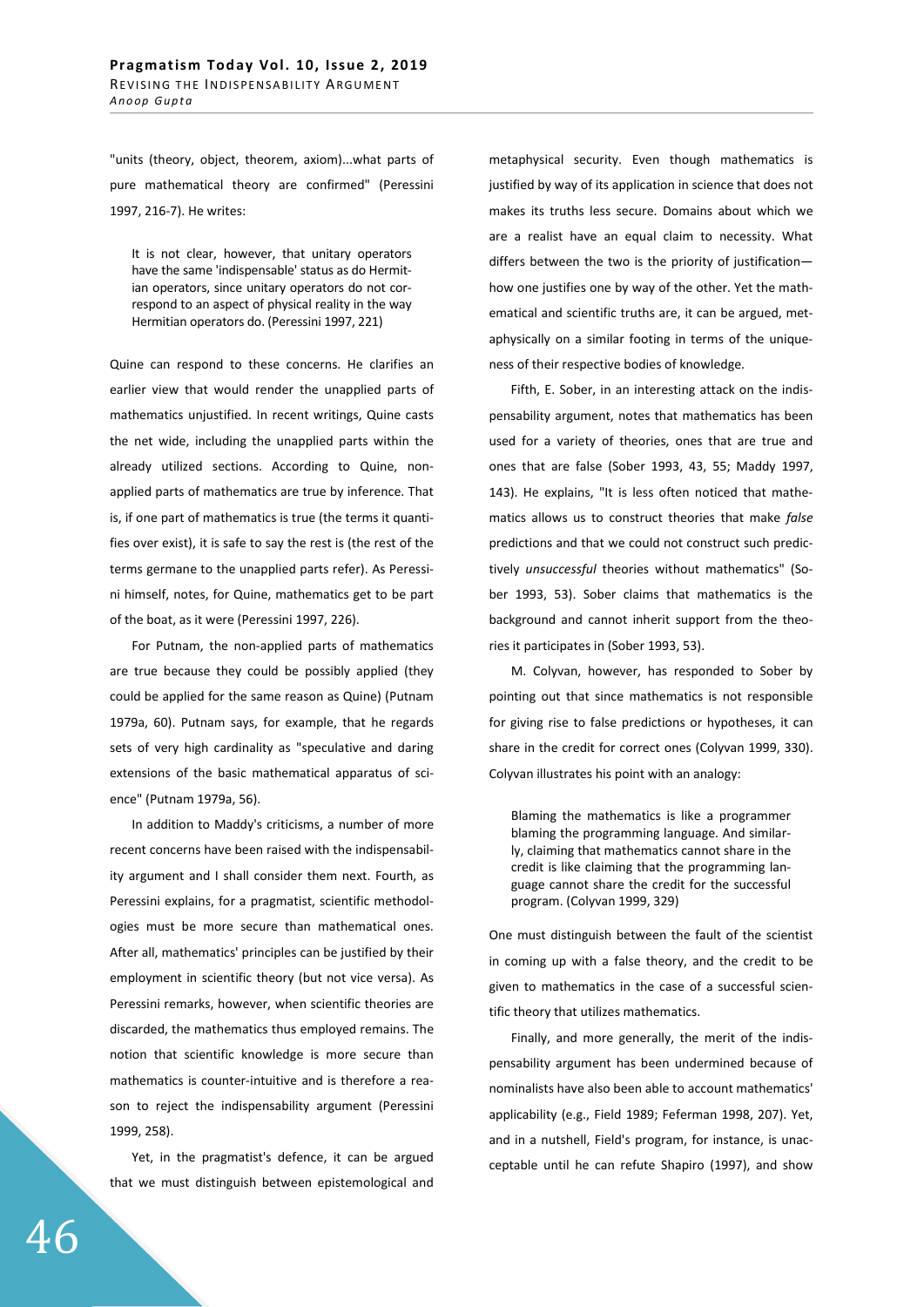how his account can eliminate reference to abstract objects. Since the language of arithmetic in the twentieth century has been in terms of set theory, Feferman's alternative, for instance, is not constraining. There is no compelling reason to accept a nominalization. Indeed, the motivation for considering a nominalization is undercut, since, in the next section I provide a defence of a revised version of the indispensability argument that does not entail an over-blown ontology.

### **4.** Revision

Thus far, the indispensability argument has been defended. Several further criticisms, by Peressini, however, require at least revising the indispensability argument, and they shall be considered next. If abduction is to apply generally it may allow for the countenancing of improper mathematical or scientific theories. We may want to note that sometimes, improper mathematical theories, for example, are also found useful in science:

Newton introduced fluxions to perform the seemingly impossible role of being both zero and not zero: he had to assume that a variable was not zero in order to avoid dividing by zero, but then assumed that it was zero to get his results for instantaneous velocity...[Also, Dirac's delta function] was nonsense, and yet in spite of this it worked brilliantly in a successful physical theory [quantum mechanics]...These techniques actually 'fly in the face' of pure mathematics in the same way that dividing by zero 'flies in the face' of ordinary arithmetic. (Peressini 1997, 224)

Successful application of Newton's calculus would lead us to believe in the mind-independent existence of infinitesimals.

Peressini explains, in another criticism of indispensability, why the use of abduction in science differs from that in mathematics. He notes, "The physical application requires empirical bridge principles to underwrite physical interpretation" (Peressini, 1999, 214).<sup>19</sup> When deciding to assent to unobservables, for instance, rules of inference relating to some observations are necessary. Since physical objects causally function in explanations, a description of those objects are provided in scientific theories, but the same is not true, say, for the number three. Mathematics does not yield predictions (" $124 \div 4 = 31$ " is not a prediction) nor (for Quine) do their entities stimulate our sensory receptors.

In fact, as Peressini points out, indispensability proponents who faithfully follow the analogy between science and mathematics must justify mathematics internally (as was the case in science) (Peressini 1999, 267). Numbers, for example, are often derived from premises not new observations (Field 1980, 10-11, 40). As Sober remarks, in a different context, therefore, "Indispensability is not a synonym for empirical confirmation, but its very antithesis" (Sober 1993, 44).

Justifying the existence of arithmetical objects in terms of abduction gives rise to the existence of mathematical objects that are epistemologically irrelevant.<sup>20</sup> The indispensability argument, in fact, would not lead one to know what mathematical objects are only that they exist (Feferman 1998, 297).

To avoid Peressini's attack, abduction should be reformulated thus:

If our best scientific practice *q* presupposes *p*, then *q gives* one good reason to believe *p,* only if *the practitioners in the relevant field countenance p*. 21

Scientists are likely to have a great deal of consensus over unobservables (eventually). Conversely, arithmetical objects would not fare well because consensus upon,

<sup>19</sup> Parson 1983, 195.

<sup>&</sup>lt;sup>20</sup> B. Russell's words, written in a different context, express the doubt of inferring the existence of mind-independent abstract objects: "[The indispensability argument] has many advantages; there are the same as the advantages of theft over honest toil" (Russell 1919, 71). Benacerraf adds, "For with theft at least you come away with the loot, whereas implicit definition, conventional postulation, and their cousins [like the indispensability argument] are incapable of bringing truth" (Benacerraf 1973, 679).

 $21$  J. Azzouni's distinction between thin (e.g., mathematical) posits and thick (e.g., scientific) posits is another way of drawing the same line between when abduction should be utilized and when not (Azzouni 1994, 65).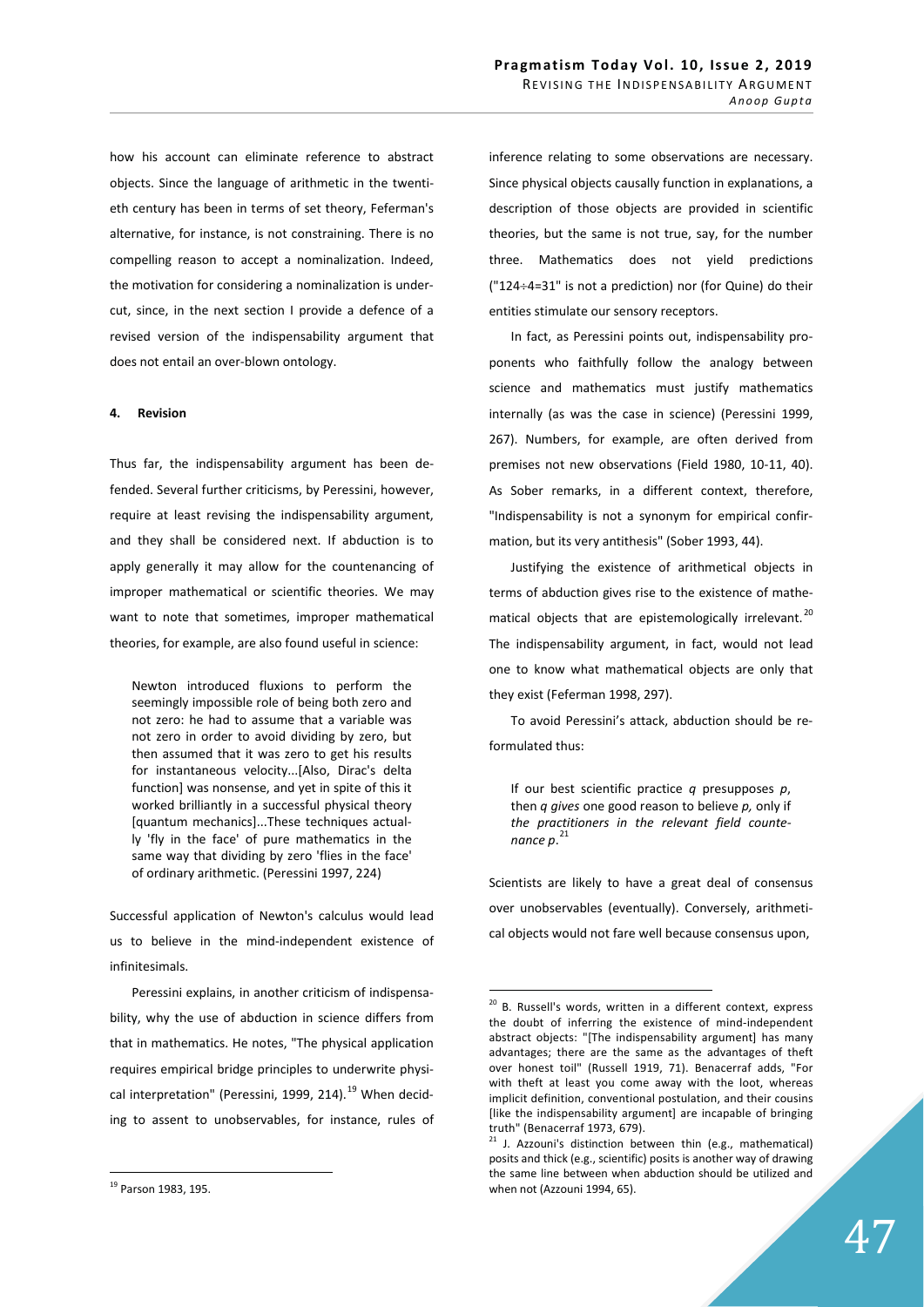for example, countenancing the mind-independent existence of numbers would likely not obtain.

The revised formulation provides a way to avoid assenting to the mind-independent existence of abstract objects. Furthermore, the revised formulation is faithful to Quine's intentions. Quine had claimed that decisions on what abstract objects to reify would be left up to practitioners (Quine 1960, 275). According to him, for example, practice is the final court of appeal. Quine, however, had also decided that numbers should be reified (Colyvan 1998, 50). Quine was not as faithful to practice as he could have been.

If we were to radically follow practice, only mathematicians would decide if numbers exist. Upon the revised formulation of abduction, arithmetical knowledge, for example, receives an internal justification since one follows the practice of mathematicians, not scientists or philosophers. Allowing mathematicians to be arbitrators, stands to immunize the indispensability argument from the charge of countenancing improper mathematics, and assenting to the mind-independent existence of abstract objects. Sure there will be matters of debate, as there are in all areas of science. Some will be worked out over time, and ontological ones are of no obvious consequence to mathematical knowledge in any case. Believe in the mind-independence of numbers if you will! For my part, I have argued we need not.

We may wish to recall that the problem of an overblown ontology is a challenge, posed to Quine because he attempts to infer the existence of abstract objects. Putnam's tack, however, allows us to evade the problem of an over-blown ontology because he does not posit the existence of abstract objects. Following suit, I have revised the indispensability argument to exclude inferring the mind-independent existence of arithmetical objects, while still providing a basis for arithmetical realism. And, once again, the decisions about what counts as mathematics is something to be left to mathematicians.

At base of the pragmatist outlook is the idea that knowledge is developed to some end. In the case of the sciences generally, we have to put faith in the enterprise, its practitioners, to let science do the talking. It has become all too apparent that philosophers should not revise science, determine what exists, or construct elaborate stories of justification that are at odds with practice. Philosophers can still serve as social critics, historians of ideas, and perhaps offer clarity here and there; if they want to say something about already successful domains of knowledge, they should heed the pragmatist's tack, as I have attempted to.

In revising the indispensability argument I have attempted to immunize it from a number of key attacks, namely, that it is not clear what counts as mathematics and that pragmatists may commit us to an overblown ontology. Consolidating and revising the indispensability argument as it has been taken up by Quine and Putnam, I have reconfigured it to be more faithful to practice, and to shun commitment to the ontological reification of abstract mathematical objects.

At base, my argument is an articulation and defence of American common sense realism: if it works, it is likely true in some sense. In the case of the exact sciences, truth is, and must be, linked to our interests and pursuits, while at the same time being constrained by something beyond ourselves. The tension between construction and discovery is what I have tried to articulate within a realist, pragmatist framework. I have attempted to explain how the pragmatist can discuss "what works" in terms of "being true" for the exact sciences.

No easy feat, to be sure—that is good enough reason to have given it a shot. We need to continue to deepen our understanding of the socio-cultural context in which mathematics arises—the pragmatic impetus to developing mathematics—while at the same time being mindful of the seemingly mind-independence of mathematics.

### **References**

Azzouni, J. 1994. *Metaphysical myths, mathematical practice*. Cambridge: Cambridge University Press. Benacerraf, P. 1973. Mathematical truth. *Journal of Philosophy, 70,* 661-80.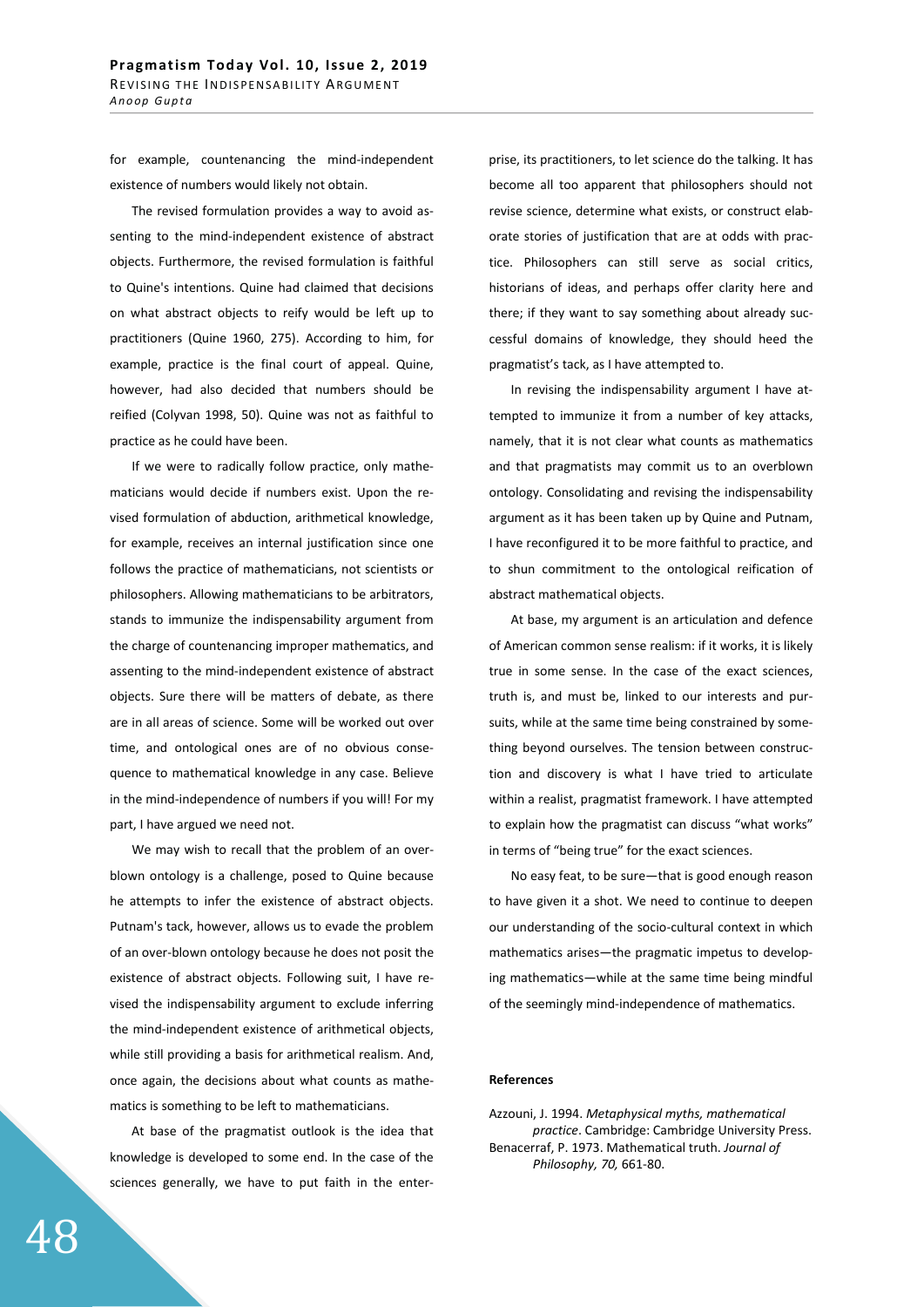*Anoop Gupta* 

- Benacerraf, P. and Putnam, H. (ed.) 1964. *Philosophy of mathematics: Selected readings*. Cambridge: Cambridge Univ. Press.
- Benacerraf, P. and Putnam, H. (ed.) 1983. *Philosophy of mathematics: Selected readings. Second edition*, Cambridge: Cambridge Univ. Press.
- Brown, J. 1999. *Philosophy of mathematics: An introduction to the world of proofs and pictures*, NY: Routledge.
- Carnap, R. 1939. Foundations of logic and mathematics. Chicago: University of Chicago Press.
- Clark, P. and Hale, B. (ed.) 1994. *Reading Putnam*. Oxford: Blackwell.
- Colyvan, M. 1998. In defence of indispensability. *Philosophia Mathematica*, *(3) Vol. 6,* 39-62.
- Colyvan, M. 1999. Contrastive empiricism and indispensability. *Erkenntnis*, *51,* 323-332.
- Devitt, M. 1981. *Designation*. New York: Columbia University Press.
- Devitt, M. 1991. *Realism and truth*. Oxford: Blackwell.
- Devitt, M. 1996. *Coming to our senses*. Cambridge: Cambridge University Press.
- Feferman, S. 1998. *In the light of logic*. Oxford: Clarendon Press.
- Ferreirós, J. 2006. Mathematical knowledge and the interplay of practices. Princeton, NJ: Princeton University Press.
- Field, H. 1980. *Science without numbers: A Defence of nominalism*. Oxford: Blackwell.
- Field, H. 1989. *Realism, mathematics, and modality*. Oxford: Blackwell.
- Francescotti, R. 1995. Higher-order thoughts and conscious experience. *Philosophical Psychology, 8,* 239-253.
- Frege, G. 1953. *The foundations of arithmetic*. 1884. Trans., J.L. Austin, Oxford: Blackwell.
- Frege, G. 1964. *The basic laws of arithmetic: Exposition of the system*. Trans. M. Furth, Berkeley: University of California Press.
- Frege, G. 1972. *Conceptual notation and related articles*. Trans. T.W. Bynum, Oxford: Oxford University Press.
- Frege, G. 1977. *Logical investigations*. Trans. P. Geach and R. Stoothoff, Oxford: Blackwell.
- Frege, G. 1979. *Posthumous writings*. Trans. P. Long and R. White, Oxford: Blackwell.
- Frege, G. 1979a. *Philosophical and mathematical correspondence*. Trans. H. Kaal, Oxford: Blackwell.
- Gödel, K. 1990b. *Collected works: Volume II, publications 1938-1974*. Ed. S. Feferman, Oxford: OUP.
- Hacking, I. 1983. *Representing and intervening*. Cambridge: Cambridge University Press.
- Hart, W. (Ed.). 1998. *The Philosophy of mathematics*, Oxford: Oxford University Press.
- Kitcher, P. 1980. Arithmetic for the Millian. *Philosophical Studies*, *37,* 215-236.
- Kitcher, P. 1984. *The Nature of Mathematical Knowledge*, Oxford: Oxford University Press
- Leng, M., Peseau, A., & Potter, M. (Eds.) (2007). *Mathematical knowledge.* NY: OUP.
- Leonardi, P., Santambrogio M. (Ed.). 1995. *On Quine:*

*New essays*. Cambridge: Cambridge University Press.

- Maddy, P. 1989. The roots of contemporary Platonism. *Journal of Symbolic Logic*, *54,* 1121-1144.
- Maddy, P. 1990. *Realism in mathematics*. Oxford: Clarendon Press.
- Maddy, P. 1990a. A problem in the foundations of set theory. *The Journal of Philosophy*, 619-628.
- Maddy, P. 1991. Philosophy of mathematics: Prospects for the 1990s. *Synthese*, *88,* 155-164.
- Maddy, P. 1992. Indispensability and practice. *Journal of Philosophy, 95,* 275- 289.
- Maddy, P. 1997. *Naturalism in mathematics*. Oxford: Clarendon Press.
- Peressini, A. 1997. Troubles with indispensability: Applying pure mathematics physical theory. *Philosophia Mathematica, 5,* 210-227.
- Parsons, C.1983. *Mathematics in philosophy: Selected essays.* NY: Cornell UP.
- Peressini, A. 1999. Confirming mathematical theories: An ontologically agnositic stance. *Synthesis*, *118,* 257-277.
- Potter, M. 1990. *Sets: An introduction*. Oxford: Clarendon Press.
- Putnam, H. 1971. *Philosophy of logic*. New York: Harper Row.
- Putnam, H. 1978. *Meaning and the moral sciences*. London: Routledge.
- Putnam, H. 1979a. *Mathematics, matter, and method: Philosophical papers*, Vol. 1. Second edition, Cambridge: Cambridge University Press.
- Putnam, H. 1979b. *Language and reality: Philosophical papers*, Vol. 2, Second edition, Cambridge: Cambridge University Press.
- Putnam, H. 1981. *Reason, truth and history*. Cambridge: Cambridge University Press.
- Putnam, H. 1987. *The Many faces of realism*. Illinois: Open Court.
- Putnam, H. 1988. *Representation and reality*. Cambridge Mass.: MIT Press.
- Putnam, H. 1990. *Realism with a human face*. Cambridge Mass.: Harvard University Press.
- Putnam, H. 1990a. *The meaning of the concept of probablity in application to finite sequences*. New York: Garland.
- Putnam, H. 1992. *Renewing philosophy*. Cambridge Mass.: Harvard University Press.
- Putnam, H. 1994a. *Words and life*.Cambridge Mass.: Harvard University Press.
- Putnam, H. 1994b. Comments and replies. In P. Clark and B. Hale 1994, 242-288.
- Putnam, H. 1999. *The threefold cord mind, body and world*. New York: Columbia University Press.
- Quine, W. 1953. *From a logical point of view*. Cambridge Mass.: Harvard University Press.
- Quine, W. 1960. *Word and object*. Cambridge Mass.: MIT.
- Quine, W. 1969. *Ontological relativity and other essays*. New York: Columbia University Press.
- Quine, W. 1973. *The roots of reference*. Illinois: Open Court.